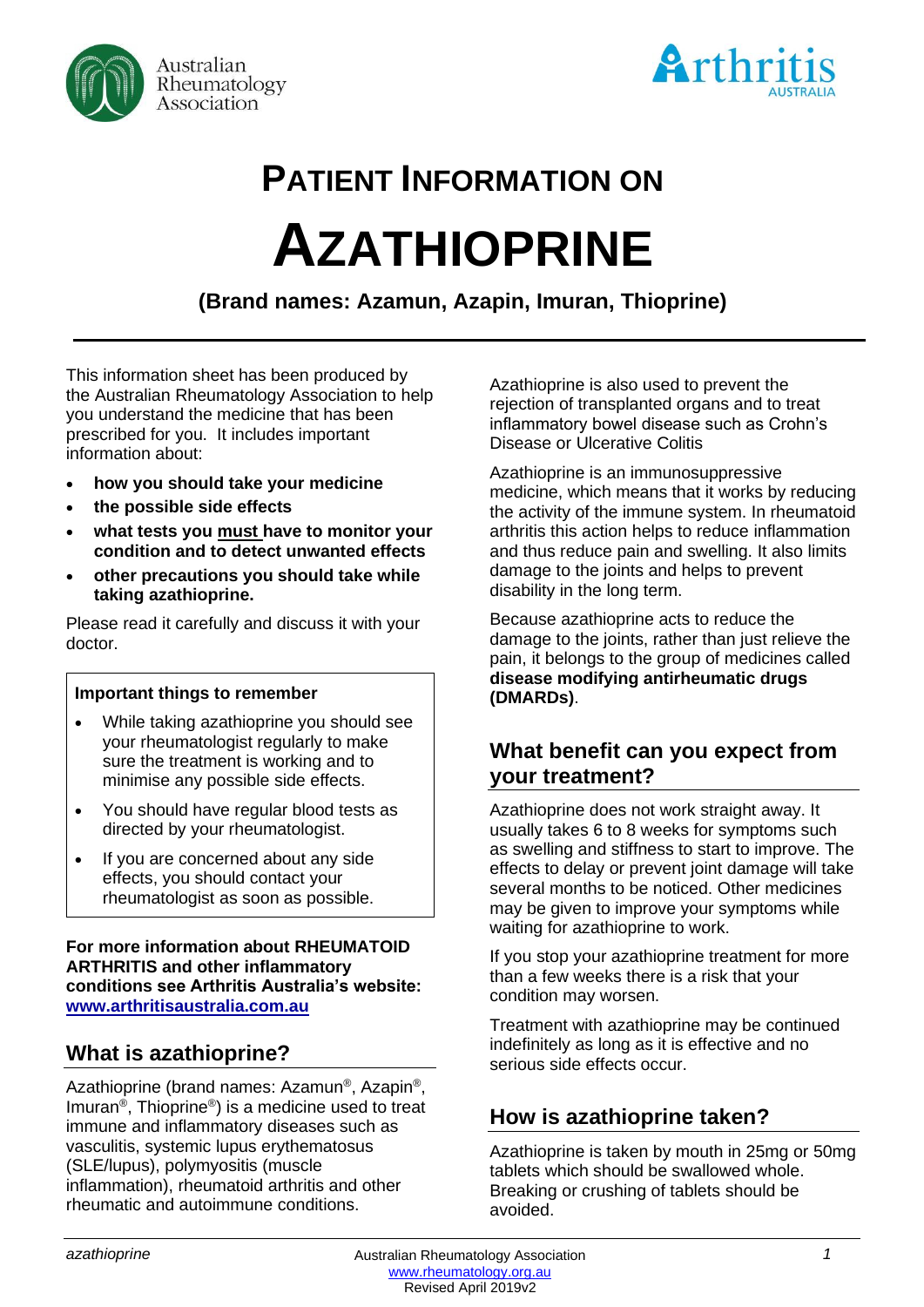### *What is the dosage?*

The dose will depend on your particular immune or inflammatory condition, and is adjusted depending on your body weight. It is usually started at 50mg to 100mg per day. The dose can be increased every 1 to 2 months. The maximum dose can be up to 250mg per day.

Azathioprine can be taken as a once or twice a day.

#### *Can other medicines be taken with azathioprine?*

Azathioprine may be used with most other arthritis medicines including:

- other DMARDs
- steroid medicines such as prednisolone or cortisone injections into the joint
- anti-inflammatory medicines (NSAIDs) such as naproxen (Naprosyn) or ibuprofen (Brufen, Nurofen)
- simple pain medicines such as paracetamol.

There are separate information sheets for the medicines mentioned above.

# **Are there any side effects?**

You might experience with your treatment. Tell your doctor if you are concerned about possible side effects.

A reduction in dose may minimise the side effects so that you can continue to take this treatment. Your doctor will advise on any dose changes that are necessary.

#### *Most common possible side effects*

- 10-15% of people taking azathioprine experience stomach or bowel side effects, which might include *nausea (feeling sick), vomiting, abdominal pain or diarrhoea*. Taking azathioprine twice a day instead of all at once, or taking it after eating, may help avoid these problems. Antinausea tablets can be used if needed.
- About 5% of people have side effects such as *skin rashes* and *increased sensitivity to the sun*. It is a good idea to use sunscreen and to wear a hat when out in the sun.

#### *Less common or rare possible side effects*

• *Effects on the liver and pancreas:*  azathioprine *c*an cause liver test abnormalities or hepatitis (inflammation of the liver). This occurs in less than 1% of

people taking the medicine. This does not cause symptoms unless severe so regular blood tests are important.

If you develop symptoms such as yellow discolouration of the whites of your eyes or yellow skin tell your doctor straight away. Azathioprine can also cause pancreatitis (inflammation of the pancreas), which can result in abdominal pain.

• *Blood counts:* azathioprine can cause a drop in the number of white blood cells, which are needed to fight infection. It can also cause a drop in the number of platelets, which help to stop bleeding.

Regular blood tests aim to pick these problems up early when they occur. However, if you develop a sore mouth, mouth ulcers, easy bruising, nosebleeds, bleeding gums, breathlessness, infection or fever tell your doctor straight away.

- *Hypersensitivity*: A small number of people have a hypersensitivity reaction one to two weeks after starting azathioprine. This causes sudden onset muscle aches and pains and fever. If you develop any of these symptoms tell your doctor straight away.
- *Infections:* There is an increased risk of developing some infections, especially herpes zoster (chicken pox and shingles). You should try to avoid contact with people who have these infections. If you have an infection or persistent fever, tell your doctor straight away.
- *Cancer:* Studies of transplant patients taking azathioprine have found it may increase risk of skin cancers. There may be a similar risk in people with rheumatic conditions who take azathioprine for long periods of time. You should discuss this issue with your rheumatologist before starting the medicine (see *Precautions* on page 4).
- There are also increased risks of other solid organ cancer or lymphoproliferative disorders depending upon the degree and duration of immune supression

# **What precautions are necessary?**

#### *Blood tests*

• Before starting azathioprine you may be asked to have a blood test to look at an enzyme (TPMT). This will check whether your bone marrow cells are more sensitive to the medicine. The result will decide whether this treatment is suitable for you and whether you should use a lower dose.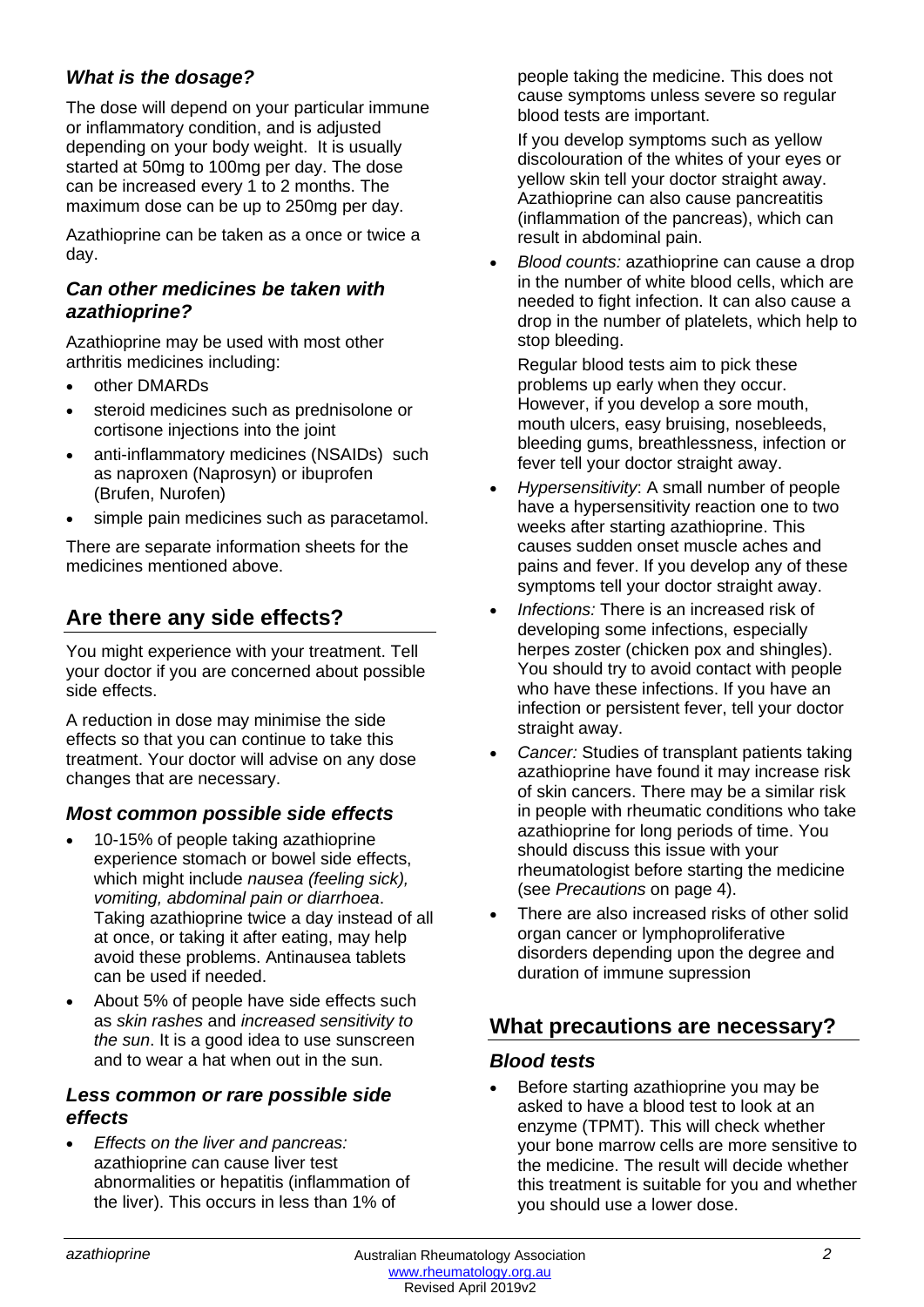- Since the liver and blood cells may be affected by azathioprine, you **must** have regular blood tests during your treatment. This is very important as you may not get symptoms of these problems.
- Blood tests are particularly important during the first few months of treatment.
- As well as monitoring for side effects, blood tests help to monitor your condition to determine if the treatment is effective.
- You will need to have full blood counts and liver function tests every 2 to 4 weeks for the first few months of treatment and then every 1 to 3 months after that.
- If there are no abnormalities seen after 3 months of treatment at a specific dose of azathioprine, the blood tests may be done less frequently.
- Your general practitioner will be informed about the monitoring schedule. It is important to see your general practitioner if you have been asked to do so as they have an important role to play in monitoring your condition.

#### *Use with other medicines*

- Azathioprine can interact with other medicines. You should tell your doctor (including your general practitioner, rheumatologist and others) about all medicines you are taking or plan to take. This includes over the counter or herbal/naturopathic medicines.
- Allopurinol (Allohexal, Allosig, Progout, Zyloprim), used in the treatment of gout, will increase the level of azathioprine in the blood. Taking allopurinol with azathioprine can therefore be very dangerous. You must tell your doctor if you are taking or are advised to take allopurinol. If azathioprine is taken with allopurinol its dose needs to be very carefully reviewed.
- Febuxostat (Adenuris) is also used to treat gout and will increase the level of azathioprine in the blood. You must tell your doctor if you are taking or are advised to take febuxostat. If azathioprine is taken with febuxostat its dose needs to be very carefully reviewed.
- Anticoagulants (blood thinners) Eg Warfarin (brand names Coumadin, Marevan), inhibition of blood thinning effect of Warfarin has been reported. Coagulation should be closely monitored. You must tell your doctor if you are taking blood thinning tablets

• Combined pain medicines such as Panadeine and Panadeine Forte can be used safely with azathioprine provided you take them as directed.

Azathioprine can also be used safely with anti-inflammatory drugs (NSAIDs) as long as your kidney function is normal.

If you are on azathioprine it is recommended you should not be immunised with 'live' vaccines such as MMR (measles, mumps and rubella), OPV (oral polio vaccine), BCG (Bacillus Calmette Guerin) or yellow fever. Talk to your doctor before receiving any vaccines.

#### *Use with alcohol*

- Because azathioprine can affect your liver, you should avoid heavy alcohol use while taking it.
- It is not known precisely what level of drinking is safe when on azathioprine. However, there is general agreement that 1 to 2 standard drinks taken once or twice a week is unlikely to cause a problem.
- Drinking more than 4 standard drinks on one occasion, even if infrequently, is strongly discouraged.

#### *Use in pregnancy and breastfeeding*

- Azathioprine has been used safely in pregnancy and breastfeeding.
- Should you wish to become pregnant or you intend to breastfeed, you should discuss this with your doctor.
- More detailed information is available at [https://rheumatology.org.au/gps/documents/](https://rheumatology.org.au/gps/documents/ARAPregnancyPrescribingGuidanceupdateApr19.pdf) [ARAPregnancyPrescribingGuidanceupdateA](https://rheumatology.org.au/gps/documents/ARAPregnancyPrescribingGuidanceupdateApr19.pdf) [pr19.pdf](https://rheumatology.org.au/gps/documents/ARAPregnancyPrescribingGuidanceupdateApr19.pdf)

#### *Skin cancer prevention*

• When taking azathioprine, it is important to use sunscreen and avoid prolonged sun exposure. A yearly skin check is recommended.

# **How to store azathioprine**

- Store azathioprine in a cool, dry place, away from direct heat and light (e.g. not in the bathroom).
- Keep all medicines out of reach of children.